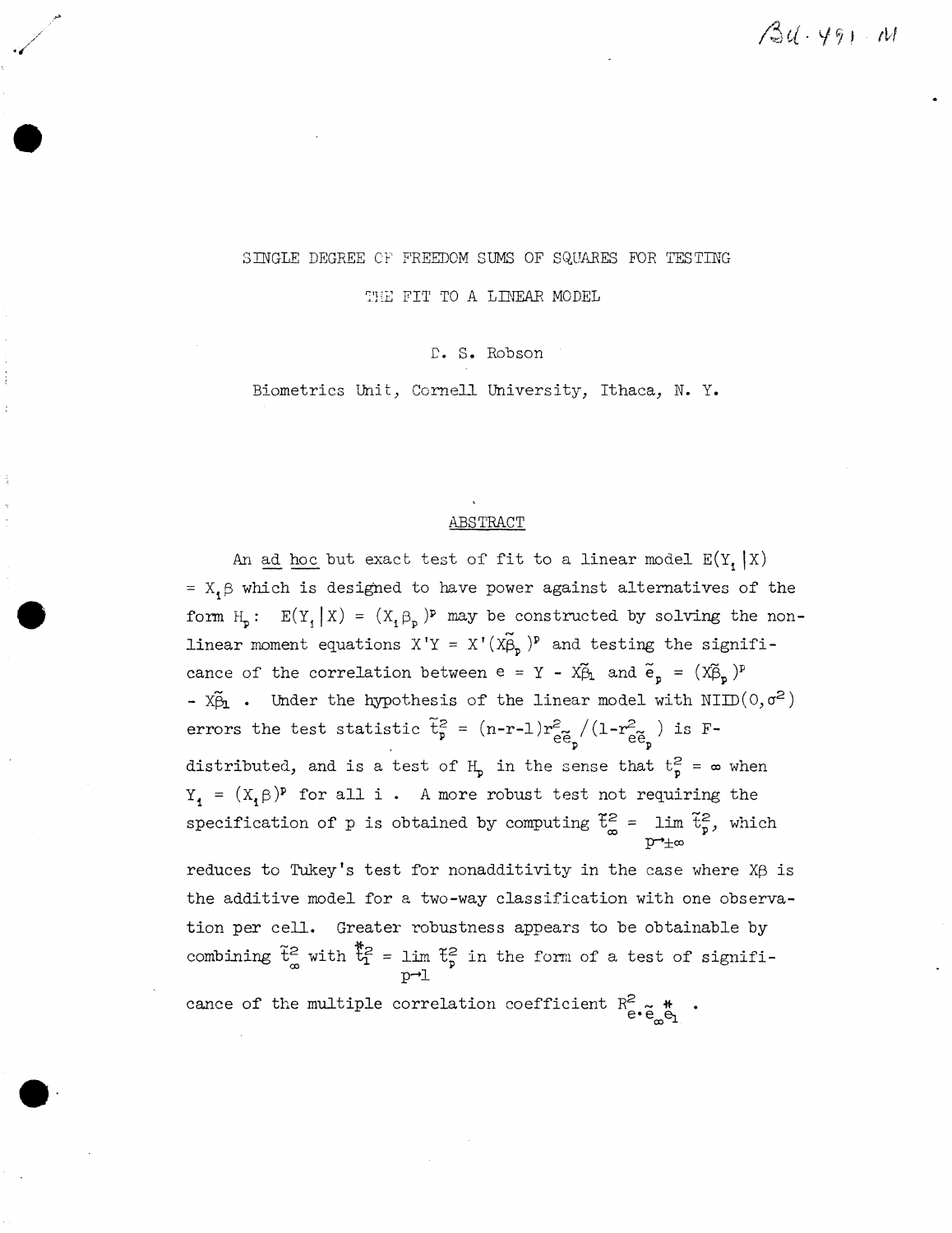### INTRODUCTION

We consider here an ad hoc but exact test of fit to the linear model

$$
H_1 : Y = X\beta + c, \qquad \epsilon \sim N(0, 10^2)
$$

against the alternative that some power transform of Y is linear in X. In particular, if the alternative is expressed in the form  $E(Y, |X) = (X, \beta_p)^p$  then for any specified p we may estimate  $\beta_{\mathfrak{p}}$  by solving the nonlinear moment equations  $X'Y = X'(X\tilde{\beta}_{\mathfrak{p}})^{\mathfrak{p}}$ , where  $\tilde{\beta}_1 = \hat{\beta}$  is the linear least squares estimator. If  $\hat{Y} = X\hat{\beta}$ and e = Y-X $\hat{\beta}$  then e is statistically independent of X'Y and  $\hat{Y}$ under  $H_1$ , so letting  $\widetilde{Y}^{(p)} = (X \widetilde{B}_p)^p$  and  $\widetilde{e}_p = \widetilde{Y}^{(p)} - \widehat{Y}$  then  $\widetilde{e}_p$  is statistically independent of  $e$ . For a fixed value of  $\tilde{e}_p$  the linear function  $\tilde{e}_p^{\dagger}e$  is therefore normally distributed with mean zero, and since  $X' \tilde{e}_p = 0$  the conditional variance of  $\tilde{e}_p'$ e is simply  $\tilde{e}_p^{\prime\prime}\tilde{e}_p^{\prime\prime}$  . The single d.f. sum of squares

$$
\widetilde{S}_{\mathbf{p}}^{2} = \frac{(\widetilde{e}_{\mathbf{p}}^{*}e)^{2}}{\widetilde{e}_{\mathbf{p}}^{*}\widetilde{e}_{\mathbf{p}}} = e^{*}er^{2}_{\widetilde{e}_{\mathbf{p}}}e
$$

due to the regression of e on  $\tilde{e}_n$  is therefore H<sub>1</sub>-distributed as  $\sigma^2 X_{1-d,f}^2$ , and the test statistic

$$
\tilde{t}_{\tilde{p}}^{2} = \frac{(n-r-1)\tilde{S}_{\tilde{p}}^{2}}{e^{t}e^{-\tilde{S}_{\tilde{p}}^{2}}} = \frac{(n-r-1)r_{\tilde{e}_{\tilde{p}}e}^{2}}{1-r_{\tilde{e}_{\tilde{n}}e}^{2}}
$$

has the F-distribution on 1 and n-r-1 d.f. when Y is  $n \times 1$  and X is  $n \times k$  with rank  $r \leq k \leq n$ . This does provide a test against the alternative hypothesis  $E(Y|X) = (X\beta_E)^p$  in the sense that if  $Y = (X\beta_n)^p$  then  $\tilde{S}_n^2 = e'e$ , or  $\tilde{t}_n^2 = \infty$ .

Implementation of this procedure would require specification of p; for example, the choice  $p=2$  would test whether the square root transform of Y improves the fit to a linear model in X. In practice, however, the choice of p is likely to be arbitrary, and this raises the question of how sensitive the test is to the choice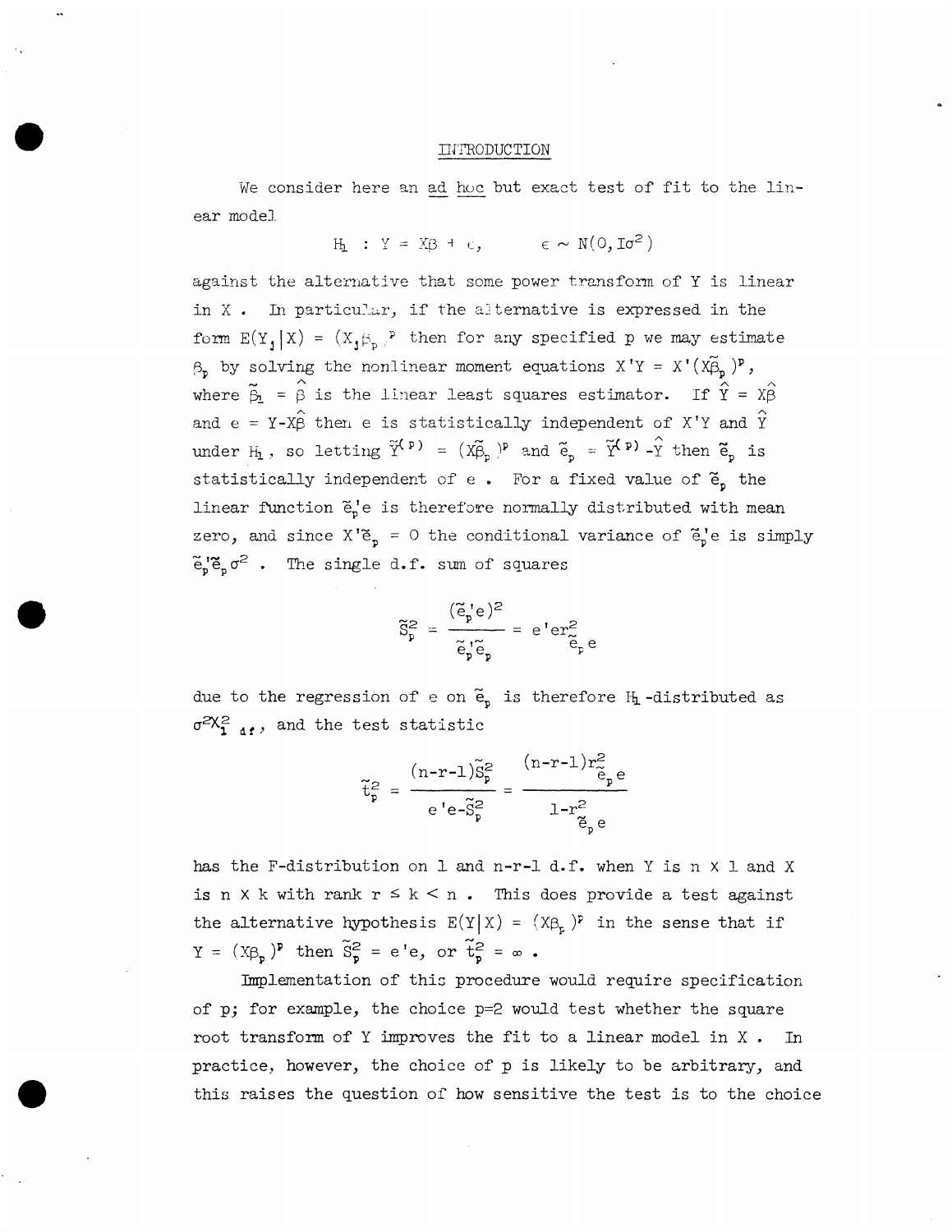of  $p$ . If  $\tilde{S}_p^2$  is a slowly changing function of  $p$  then some degree of arbitrariness in choosing p will not greatly effect the power of the test, and if  $\tilde{S}^2_{\tilde{p}}$  is extremely robust then a limiting value ,<br>st as well as any other. With this possibility in mind we note that if the limiting form of  $\tilde{e}_p$ ,

$$
\lim_{p \to \infty} \tilde{e}_p = \lim_{p \to \infty} \tilde{e}_p = \tilde{e}_\infty = \tilde{Y}^{(\infty)} - \tilde{Y},
$$

exists then  $\tilde{Y}^{(\infty)}$  must have the form

$$
\widetilde{\textbf{Y}}_1^{(\varpi)} \ = \ \widetilde{\textbf{B}}_1^{X_1} \; \textbf{1} \, \widetilde{\textbf{B}}_2^{X_2 \; \textbf{1}} \quad \cdots \quad \widetilde{\textbf{B}}_k^{X_k} \; \textbf{1}
$$

where  $\tilde{B}_1$ ,  $\cdots$ ,  $\tilde{B}_k$  is a solution to the equations

$$
\sum_{j=1}^{n} X_{1,j} Y_{j} = \sum_{j=1}^{n} X_{1,j} \tilde{B}_{1} X_{1,j} \dots \tilde{B}_{k} X_{k,j} , \quad i=1, \dots, k
$$

when such a solution exists. Thus, with  $\tilde{e}_{m}$  defined in this manner and

$$
r_{e\tilde{e}_{\infty}}^{2} = \frac{(e^{i}\tilde{e}_{\infty})^{2}}{(e^{i}e)(\tilde{e}_{\infty}^{i}\tilde{e}_{\infty})}
$$

then when Y is exactly the p'th power of  $X\beta$ , Y<sub>3</sub>  $\Big(\sum^k \beta_i X_{i,j}\Big)^p$ , then  $i = 1$ 

 $\frac{1}{\alpha}$  approaches unity as p approaches  $\pm$   $\infty$  . The test statistic  $\tilde{\mathfrak{t}}^2$  $e^{\infty}_{\infty}$  approaches untoy as p approaches  $\pm \infty$ . The cest statistic  $\frac{1}{\infty}$ 

might thus be expected to be robust in power against alternatives with  $E(Y|X) = (X\beta)^p$ , at least when p is large in absolute value.

If such a test could be combined with another which has power against small p-values the resulting test should perform reasonably well against all p. To this end we note that  $r_{ee_p}^2$  is undefined at  $p=1$  but does approach a limit; namely,

$$
\lim_{p \to 1} r_{ee_p}^2 = r_{ee_1}^{2*}
$$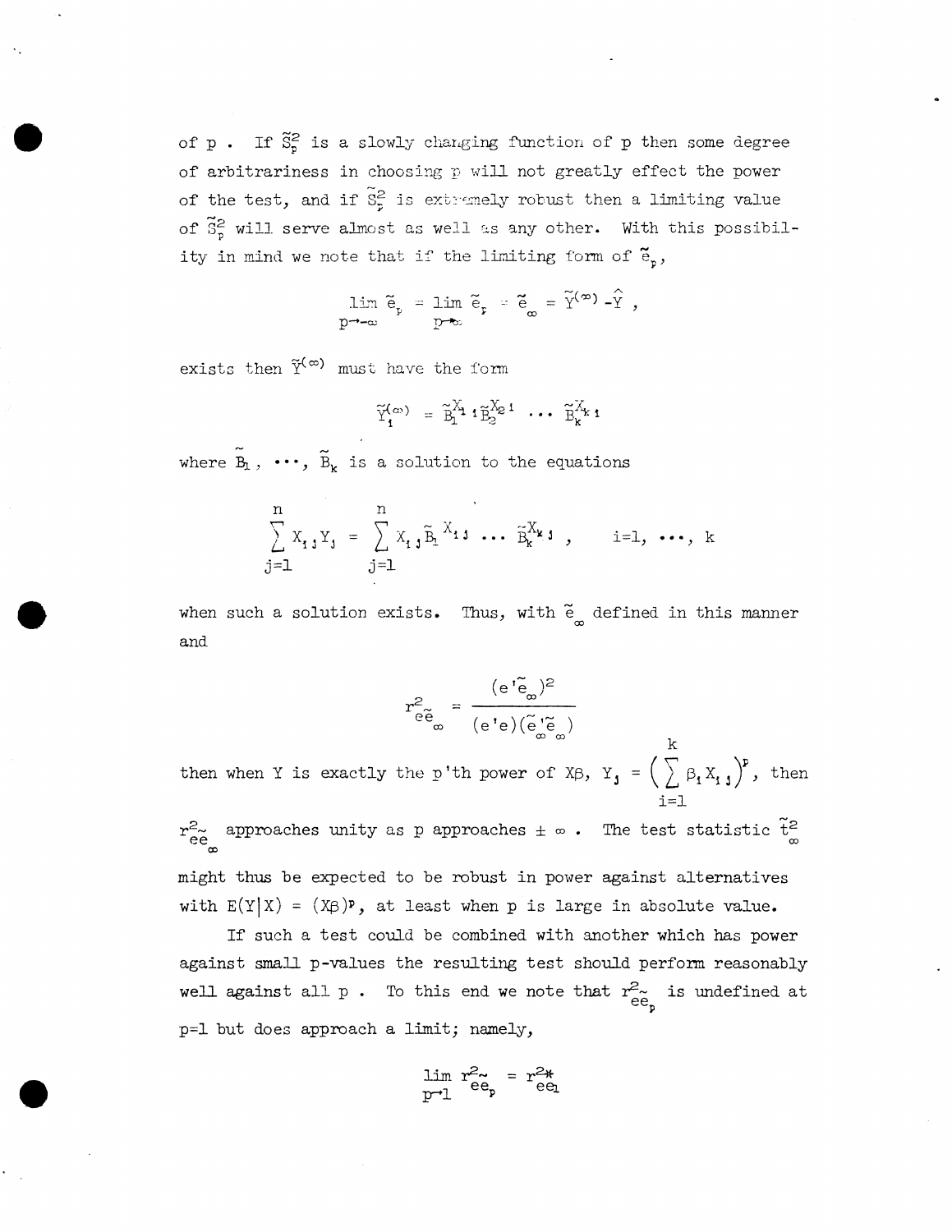where

$$
\tilde{Y}_{1}^{(1)} = \hat{Y}_{1} \cup \in \hat{Y}_{1} \qquad \qquad \tilde{e}_{1} = \tilde{Y}^{(1)} - X_{1}^{*} \qquad \qquad \tilde{e}_{2} = \tilde{Y}^{(1)} - X_{2}^{*} \qquad \qquad \tilde{e}_{3} = \tilde{Y}^{(2)} - X_{3}^{*} \qquad \qquad \tilde{e}_{4} = \tilde{Y}^{(3)} - X_{4}^{*} \qquad \qquad \tilde{e}_{5} = \tilde{Y}^{(4)} - X_{5}^{*} \qquad \qquad \tilde{e}_{6} = \tilde{Y}^{(5)} - X_{6}^{*} \qquad \qquad \tilde{e}_{7} = \tilde{Y}^{(6)} - X_{7}^{*} \qquad \qquad \tilde{e}_{8} = \tilde{Y}^{(7)} - X_{8}^{*} \qquad \qquad \tilde{e}_{9} = \tilde{Y}^{(8)} - X_{9}^{*} \qquad \qquad \tilde{e}_{1} = \tilde{Y}^{(9)} - X_{1}^{*} \qquad \qquad \tilde{e}_{1} = \tilde{Y}^{(1)} - X_{1}^{*} \qquad \qquad \tilde{e}_{1} = \tilde{Y}^{(1)} - X_{1}^{*} \qquad \qquad \tilde{e}_{1} = \tilde{Y}^{(1)} - X_{2}^{*} \qquad \qquad \tilde{e}_{1} = \tilde{Y}^{(1)} - X_{3}^{*} \qquad \qquad \tilde{e}_{1} = \tilde{Y}^{(1)} - X_{4}^{*} \qquad \qquad \tilde{e}_{1} = \tilde{Y}^{(1)} - X_{5}^{*} \qquad \qquad \tilde{e}_{1} = \tilde{Y}^{(1)} - X_{6}^{*} \qquad \qquad \tilde{e}_{1} = \tilde{Y}^{(1)} - X_{7}^{*} \qquad \qquad \tilde{e}_{1} = \tilde{Y}^{(1)} - X_{8}^{*} \qquad \qquad \tilde{e}_{1} = \tilde{Y}^{(1)} - X_{9}^{*} \qquad \qquad \tilde{e}_{1} = \tilde{Y}^{(1)} - X_{1}^{*} \qquad \qquad \tilde{e}_{1} = \tilde{Y}^{(1)} - X_{1}^{*} \qquad
$$

with  $X_{\mathcal{P}_1}^*$  defined by  $X^{i_{\mathcal{P}_1}^*}$  =  $X^{i_{\mathcal{P}_1}^*}$ , provided that  $Y_i > 0$  for  $i=1,\cdots,n$ . The test statistic

$$
t_1^* = \frac{(n-r-1)r_{eq}^2}{1-r_{eq}^2}
$$

should thus have desiratle power characteristics for p near unity, and combining this with  $\check{t}_{\infty}^2$  in the form

$$
F_{2,n-r-2} = \frac{(n-r-2)R_{e \bullet \tilde{e}_{\infty}^*}^2}{2(1-R_{e \bullet \tilde{e}_{\infty}^*}^*)}
$$

should provide the desired robustness. The multiple correlation coefficient  $R_{e \cdot \tilde{e}_{\infty}^{\text{}}e_1}$  is defined by

$$
R_{e \bullet e}^{2} \underset{\Theta_{e}^{*}}{\ast} = \frac{r_{ee}^{2} + r_{ee}^{2} \ast - 2r_{\widetilde{e}} \underset{\infty}{\ast} r_{ee}^{2} \underset{\infty}{\ast} r_{ee}^{2} \underset{\infty}{\ast}}{1 - r_{\widetilde{e}}^{2} \underset{\infty}{\ast}}
$$

where

$$
r_{\widetilde{e}_{\infty}^* \widetilde{e}_1}^* = \frac{\widetilde{e}_{\infty}^{\cdot \frac{4}{\zeta_1}}}{\sqrt{\left(\widetilde{e}_{\infty}^{\cdot \frac{2}{\zeta_2}}\right)\left(\widetilde{e}_1^{\cdot \frac{4}{\zeta_1}}\right)}}
$$

and the  $H_1$ -distribution of  $F_{2,n-r-2}$  is then Snedecor's F-distribution with the indicated d.f..

The power of such tests will depend upon the error structure under the alternative hypothesis as well as depending upon the parameters p and  $\beta$  and the design matrix X. Instead of attempting to specify error structure and evaluate power we have made a preliminary investigation of robustness by selecting some design matrices of simple form and then numerically evaluating  $r_{e\tilde{e}_m}^2$ ,  $r_{e\tilde{e}_1}^{2*}$ and  $R_{e \bullet}^2 \tilde{e}_{\infty}^*$  when Y is exactly equal to the p'th power of a specified linear function.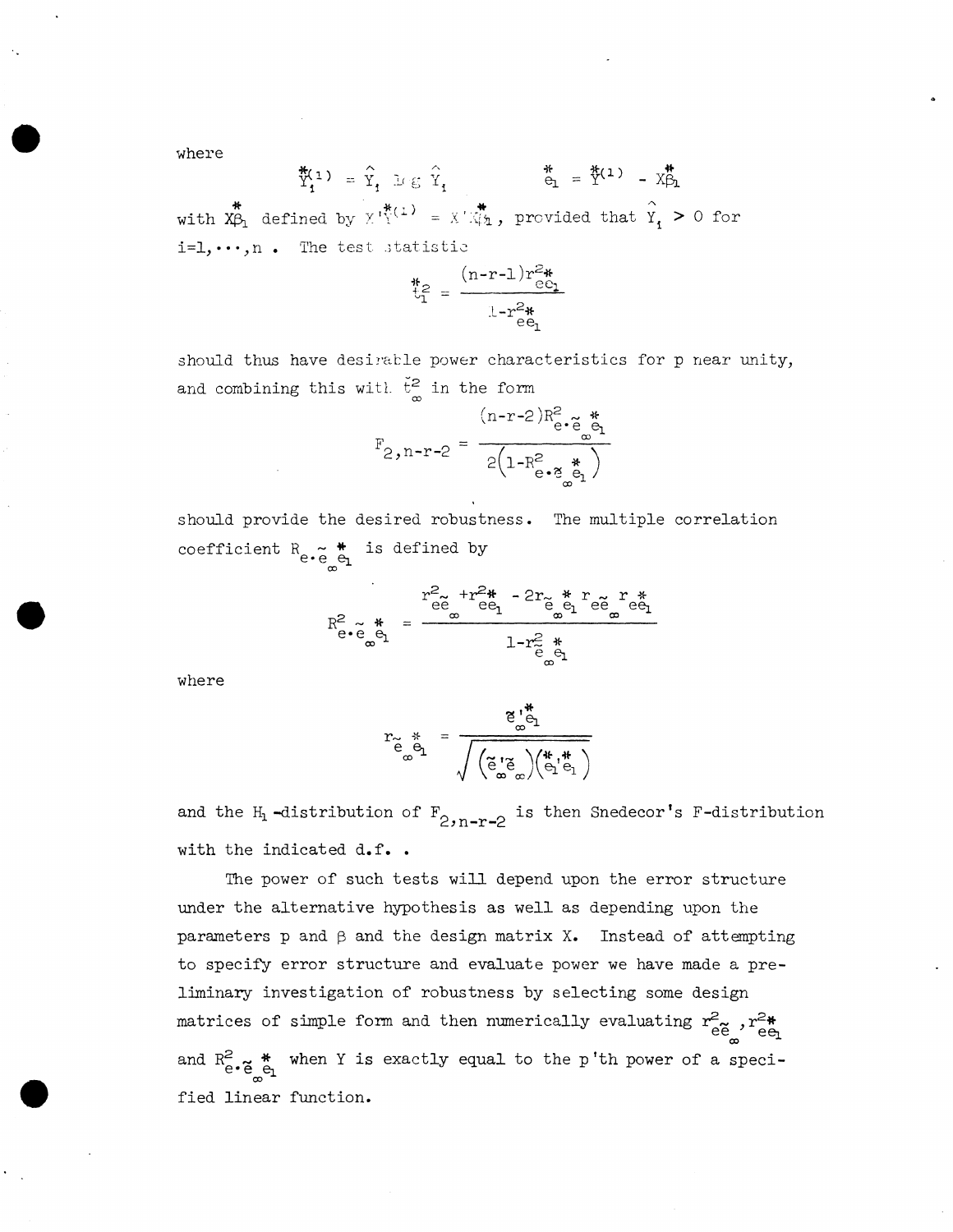### Simple Linear Regression  $H_1$  :

As a numerical indication of degree of robustness in the case of simple linear regression we calculated  $r_{ee}^2$ ,  $r_{ee}^2$  and  $R_{e \cdot \tilde{e}}^2$   $_{ee}^*$ when  $Y_x = (\alpha + \beta X)^p$ , with  $\alpha + \beta X > 0$ . We considered only the case of sample size n=6 with six equally spaced values of the independent variable  $Y$  and, without loss of generality, we took these values to be  $X=0,1,\dots,5$ . Also, no generality was lost by taking  $\alpha=1$  and  $\beta > 0$ , since with this design matrix and any given pair of parameters  $\alpha, \beta$  satisfying the constraints  $\alpha + \beta X > 0$  for  $X=0, 1, \cdots, 5$  the following three models

> $Y_r = (\alpha + \beta X)^p$  $Y_{x} = (1 + \frac{\beta}{\alpha}X)^{p}$  $Y_x = (1 - \frac{\beta}{\alpha + 5\beta}X)^p$

produce identical values of the criteria  $r_{ee}^2$ ,  $r_{ee}^2$  and  $R_{e \cdot \tilde{e}}^2$  . Thus, the constraint  $\alpha$  +  $\beta$ X > 0 for X=0,1,2,...,5 restricts  $\beta/\alpha$  to the interval  $-2 < \beta/\alpha < \infty$ , and  $\beta/\alpha = \theta > 0$  is equivalent to  $\alpha=1$ ,  $\beta$  = - $\theta$ /(1+5 $\theta$ ) with respect to our chosen criteria.

Graphs of  $r_{ee}^2$ ,  $r_{ee}^2$  and  $R_{e \cdot \tilde{e}}^2$  as functions of  $\beta$  and  $p$  when

 $Y_{x} = (1+\beta X)^{p}$ ,  $\beta > 0$ , are displayed in Figures 1 - , supplemented by Table I for values of  $\beta$  near zero where these correlations are too near unity to permit graphing. Plotted as a family of functions of  $p$  indexed on  $\beta$ , these squared correlations all approach unity as  $\beta \rightarrow 0$  from either direction. This and other limit points indicated by the numerical results are readily verified analytically through application of l'Hospitale's rule. Thus, the intersection at  $p=0$  is given by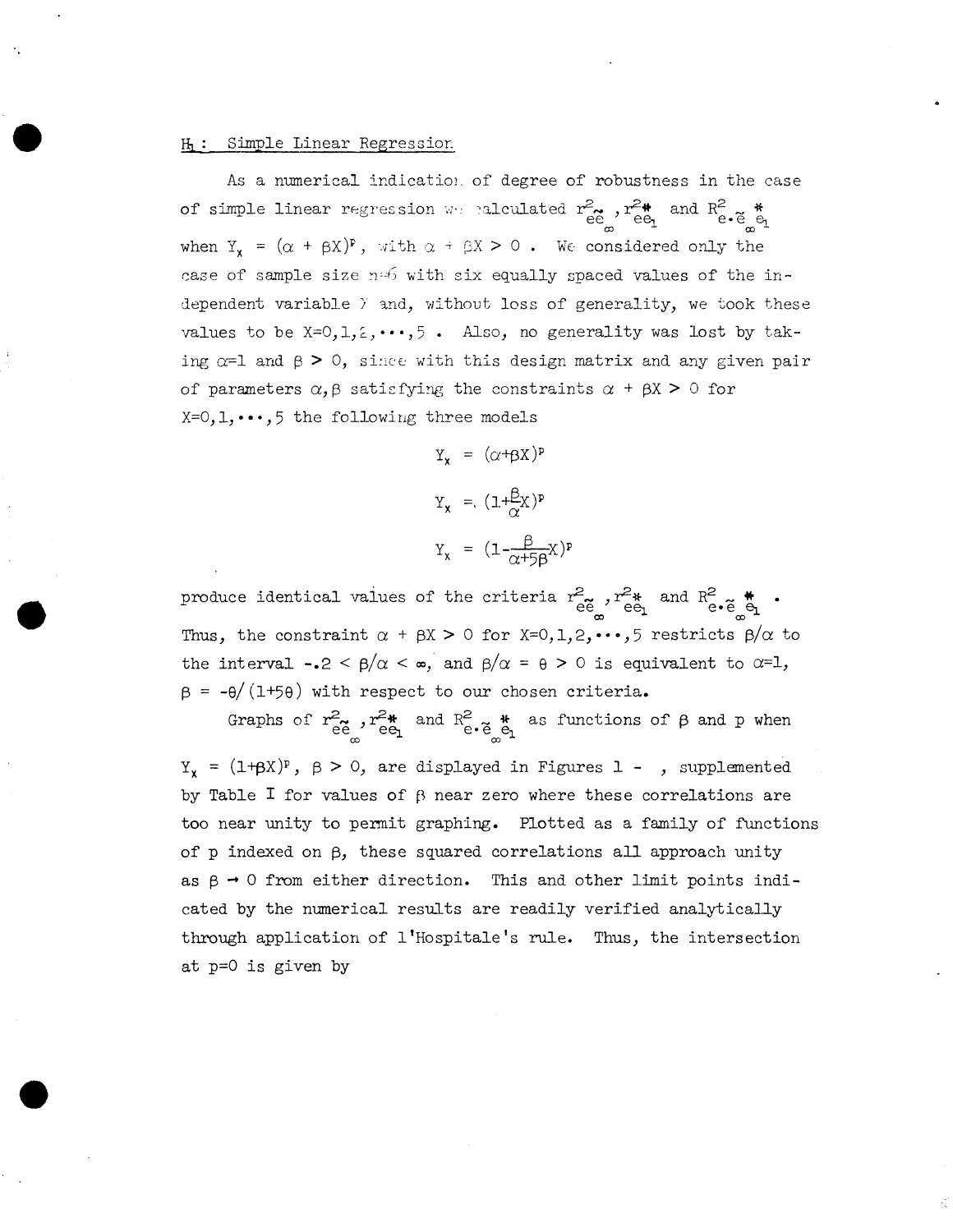$$
\lim_{\rho \to 0} r_{ee}^2 = \lim_{\rho \to 0} r_{ee}^2
$$
\n
$$
\lim_{\rho \to 0} \int_{\rho}^{2\pi} e_{\rho}^2 = \lim_{\rho \to 0} \left( e_{\rho}^2 \cdot x e_{\rho}^2 \cdot x \right)
$$
\n
$$
\lim_{\rho \to 0} \int_{\rho}^{2\pi} e_{\rho}^2 = \lim_{\rho \to 0} \left( e_{\rho}^2 \cdot x e_{\rho}^2 \cdot x \right)
$$
\n
$$
\lim_{\rho} \int_{\rho}^{2\pi} e_{\rho}^2 = \frac{1}{\rho} \cdot \frac{1}{\rho} \cdot \frac{1}{\rho} \cdot \frac{1}{\rho} \cdot \frac{1}{\rho} \cdot \frac{1}{\rho} \cdot \frac{1}{\rho} \cdot \frac{1}{\rho} \cdot \frac{1}{\rho} \cdot \frac{1}{\rho} \cdot \frac{1}{\rho} \cdot \frac{1}{\rho} \cdot \frac{1}{\rho} \cdot \frac{1}{\rho} \cdot \frac{1}{\rho} \cdot \frac{1}{\rho} \cdot \frac{1}{\rho} \cdot \frac{1}{\rho} \cdot \frac{1}{\rho} \cdot \frac{1}{\rho} \cdot \frac{1}{\rho} \cdot \frac{1}{\rho} \cdot \frac{1}{\rho} \cdot \frac{1}{\rho} \cdot \frac{1}{\rho} \cdot \frac{1}{\rho} \cdot \frac{1}{\rho} \cdot \frac{1}{\rho} \cdot \frac{1}{\rho} \cdot \frac{1}{\rho} \cdot \frac{1}{\rho} \cdot \frac{1}{\rho} \cdot \frac{1}{\rho} \cdot \frac{1}{\rho} \cdot \frac{1}{\rho} \cdot \frac{1}{\rho} \cdot \frac{1}{\rho} \cdot \frac{1}{\rho} \cdot \frac{1}{\rho} \cdot \frac{1}{\rho} \cdot \frac{1}{\rho} \cdot \frac{1}{\rho} \cdot \frac{1}{\rho} \cdot \frac{1}{\rho} \cdot \frac{1}{\rho} \cdot \frac{1}{\rho} \cdot \frac{1}{\rho} \cdot \frac{1}{\rho} \cdot \frac{1}{\rho} \cdot \frac{1}{\rho} \cdot \frac{1}{\rho} \cdot \frac{1}{\rho} \cdot \frac{1}{\rho} \cdot \frac{1}{\rho} \cdot \frac{1}{\rho
$$

The finite domain of  $r_{ee_1}^{2*}$ , which conveys a somewhat synthetic appearance in the graphs, is determined by the constraint

$$
\widehat{Y}_{\mathbf{x}} = \frac{1}{n} \sum_{X=0}^{n} (1+\beta X)^{\mathbf{p}} + \frac{X-\overline{X}}{\Sigma(X-\overline{X})^2} \sum_{X} (X-\overline{X}) (1+\beta X)^{\mathbf{p}} > 0
$$

for X=0,1,2,  $\cdots$ , n, and can be calculated for any given  $\beta$ . Results suggest that within this range the test statistic

$$
\mathbf{F}_{2,n-4} = \frac{(\mathbf{n} - 4)\mathbf{R}_{e \cdot \widetilde{e}_{\infty} \overset{*}{\mathbf{R}}}}{2(\mathbf{1} - \mathbf{R}_{e \cdot \widetilde{e}_{\infty} \overset{*}{\mathbf{R}}})}
$$

might well have very desirable power characteristics. The test statistic

$$
\tilde{t}_{\infty}^{2} = \frac{(n-3)r_{e\tilde{e}_{\infty}}^{2}}{1 - r_{e\tilde{e}_{\infty}}^{2}}
$$

which represents a linear regression analogue of Tukey's test for non-additivity, would appear to be extremely robust. As anticipated, the test statistic

$$
t_1^* = \frac{(n-3)r_{ee_1}^{2*}}{1-r_{ee_1}^{2*}}
$$

appears to be only locally powerful in a neighborhood of p=1.

Alternative hypotheses in the close neighborhood of p=0 appear to be least favorable with respect to these test procedures, but such alternatives might also be least likely to arise in practice.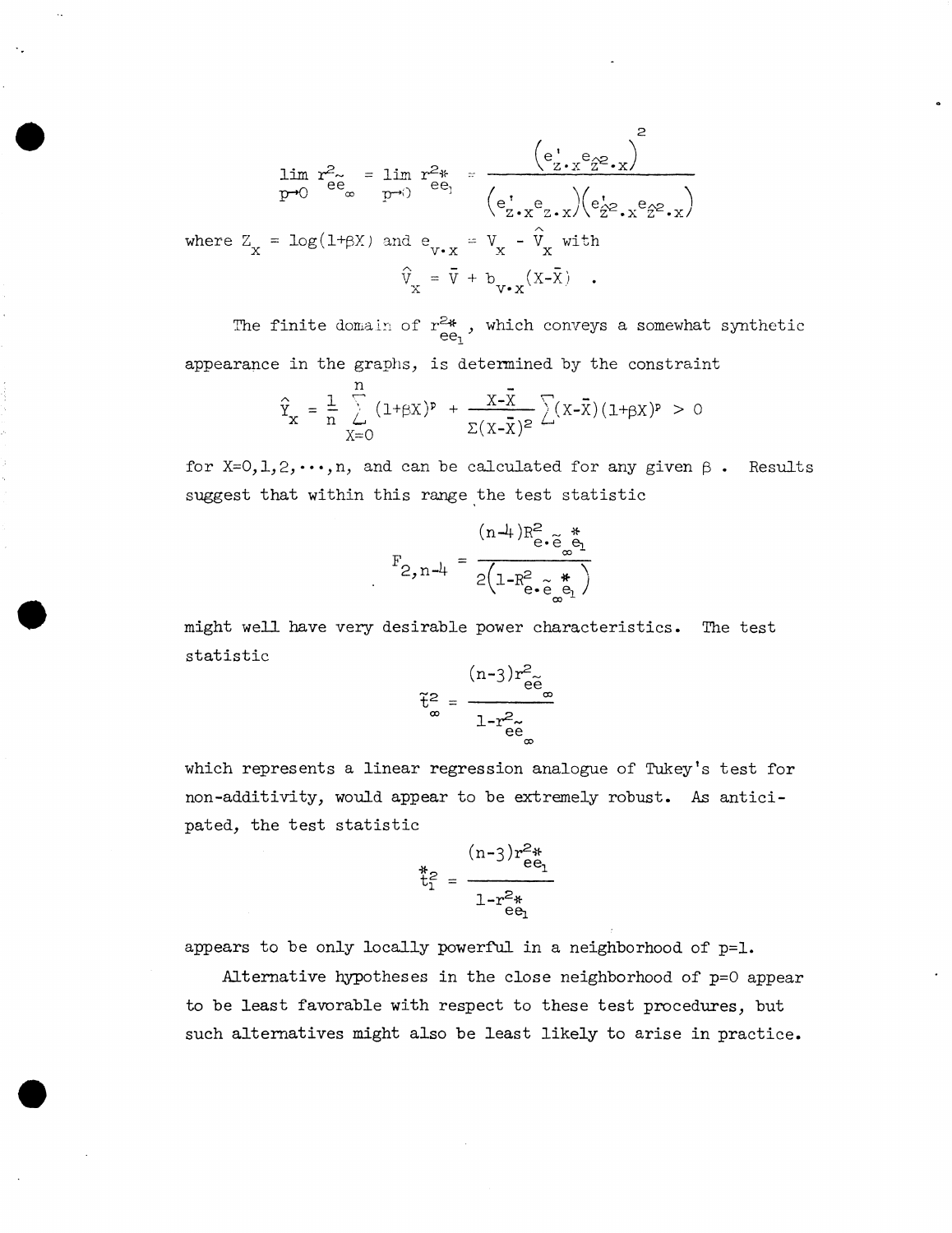In fact, if p departs very far from unity the nonlinearity in this case of a single independent variable should become apparent from inspection of the data and not even require a statistical test; thus there may be an argument made for the test  $\hat{t}_1^2$ . In the case of higher dimension design matrices X, however, nonlinearity becomes less apparent to the inspector and robustness over a wider range of p becomes lefinitely more desirable. As an illustration we next examine the case where X is a randomized block design matrix; i.e., the case of an additive model of a two-way classification with one observation per cell.

#### $H_1$  : The Additive Two-Factor Model

The additive model  $EY_{11} = \alpha_1 + \beta_1$  for the rectangular array  $Y_{1,j}$ , i=1,..., r and j=1,..., c, gives  $\hat{Y}_{1,j} = \bar{Y}_{1,j} + \bar{Y}_{1,j} - \bar{Y}_{1,j}$  and in this case  $\tilde{Y}_{1,j}^{(\infty)} = \bar{Y}_{1,j} \bar{Y}_{\bullet,j} / \bar{Y}_{\bullet,\bullet}$ ; thus,

$$
\tilde{e}_{\infty 1,1} = \bar{Y}_1 \cdot \bar{Y}_1 \cdot \left(\bar{Y}_1 \cdot - \hat{Y}_1\right)
$$

and

$$
\ddot{e}_{11j} = \hat{Y}_{1j} \log \hat{Y}_{1j} - \frac{1}{c} \sum_{j} \hat{Y}_{1j} \log \hat{Y}_{1j} - \frac{1}{r} \sum_{i} \hat{Y}_{1j} \log \hat{Y}_{1j} + \frac{1}{rc} \sum_{i,j} \hat{Y}_{1j} \log \hat{Y}_{1j}.
$$

An r x c = 3 x 3 table with  $Y_{1,1} = \alpha_1 + \beta_1$  was used for numerical illustration, and for graphical simplicity was constructed as a function of a single parameter  $\theta$  :

| i |     | 2        |         |
|---|-----|----------|---------|
|   |     | $1+0$    | २-ө     |
| 2 | 1+0 | $1 + 20$ |         |
|   | -Α  |          | 5<br>59 |

Taking the p'th power of these entries as our observations we calculated  $r_{e\tilde{e}_{\infty}}^2$ ,  $r_{ee_1}^{2*}$  and  $R_{e\cdot\tilde{e}_{\infty}^*}^2$  as functions of p indexed on  $\theta$ . The constraint  $Y_{1,1} > 0$  restricts  $\theta$  to the interval -.5 <  $\theta$  < 2.5, and since  $\theta = \theta_0$  and  $\theta = 2-\theta_0$  produce permutations of the same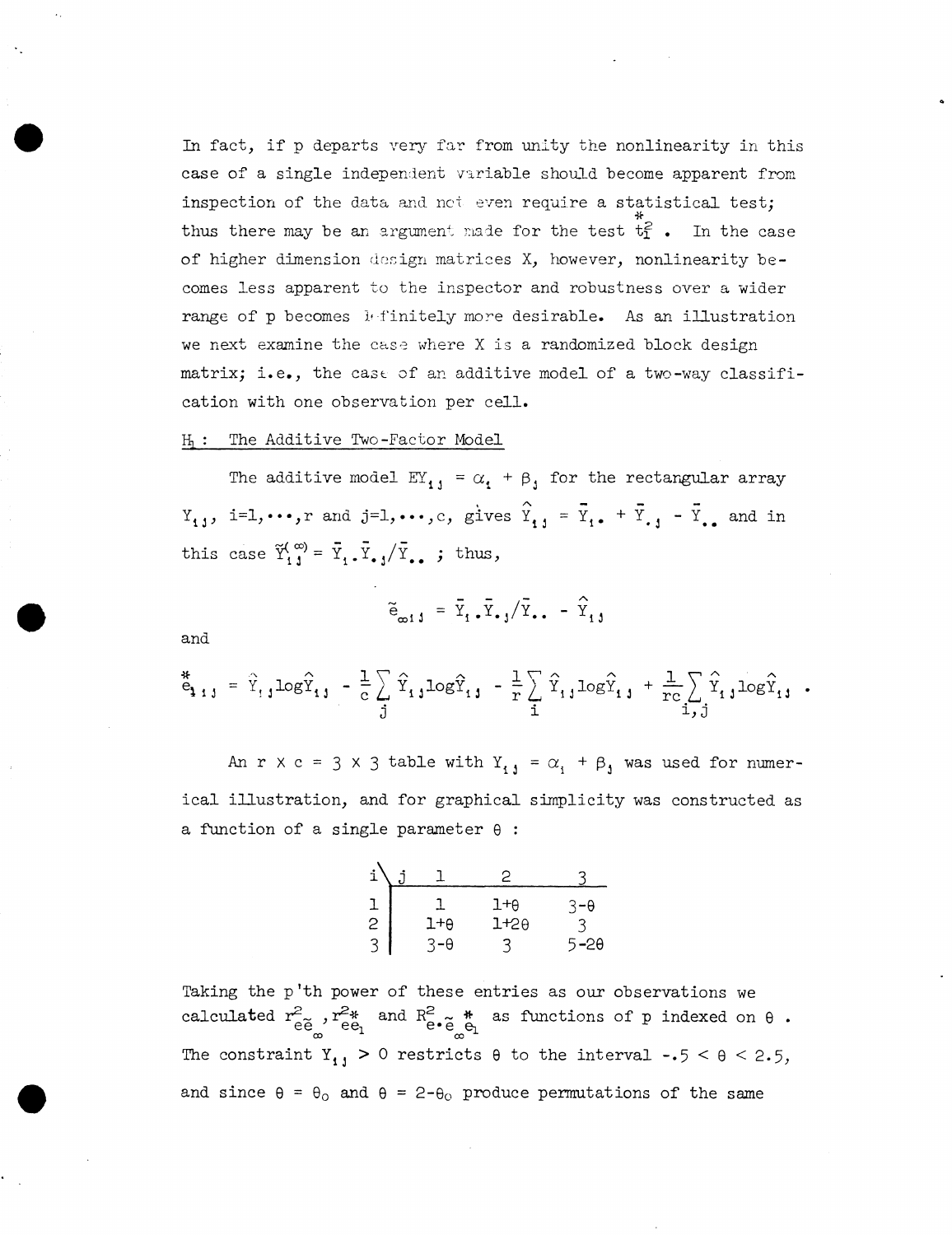table, the operational range of  $\theta$  is  $-5 < \theta < 1$ . Degeneracies occur at  $\theta$ =0 and 1 where  $\epsilon$ ,  $\tilde{e}_c$  and  $\tilde{e}_1$  are perfectly correlated for all p. Again, because of the requirement  $\tilde{Y}_i^{\ p}$  > 0 the correlations  $r_{ee}^*$  and  $R_{e \cdot \widetilde{e}_\infty^{e\epsilon_1}}$  are defined only for p in an interval determined by  $\theta$ .

The results are similar to those obtained for the simple linear regression model, suggesting that Tukey's test

$$
f_{\infty}^{2} = \frac{[(r-1)(c-1)-1]r_{e\tilde{e}}^{2}}{1-r_{e\tilde{e}}^{2}}
$$

is robust with respect to alternatives  $H_p: EY_{1,j} = (\alpha_i + \beta_j)^p$  and that

$$
F_{2} (r-1)(c-1)-2 = \frac{\left[ (r-1)(c-1) - 2 \right] R_{e \cdot \tilde{e}}^{2} R_{e \cdot \tilde{e}}^{*}}{2 \left( 1 - R_{e \cdot \tilde{e}}^{2} R_{e}^{*} \right)}
$$

may be even more robust when applicable.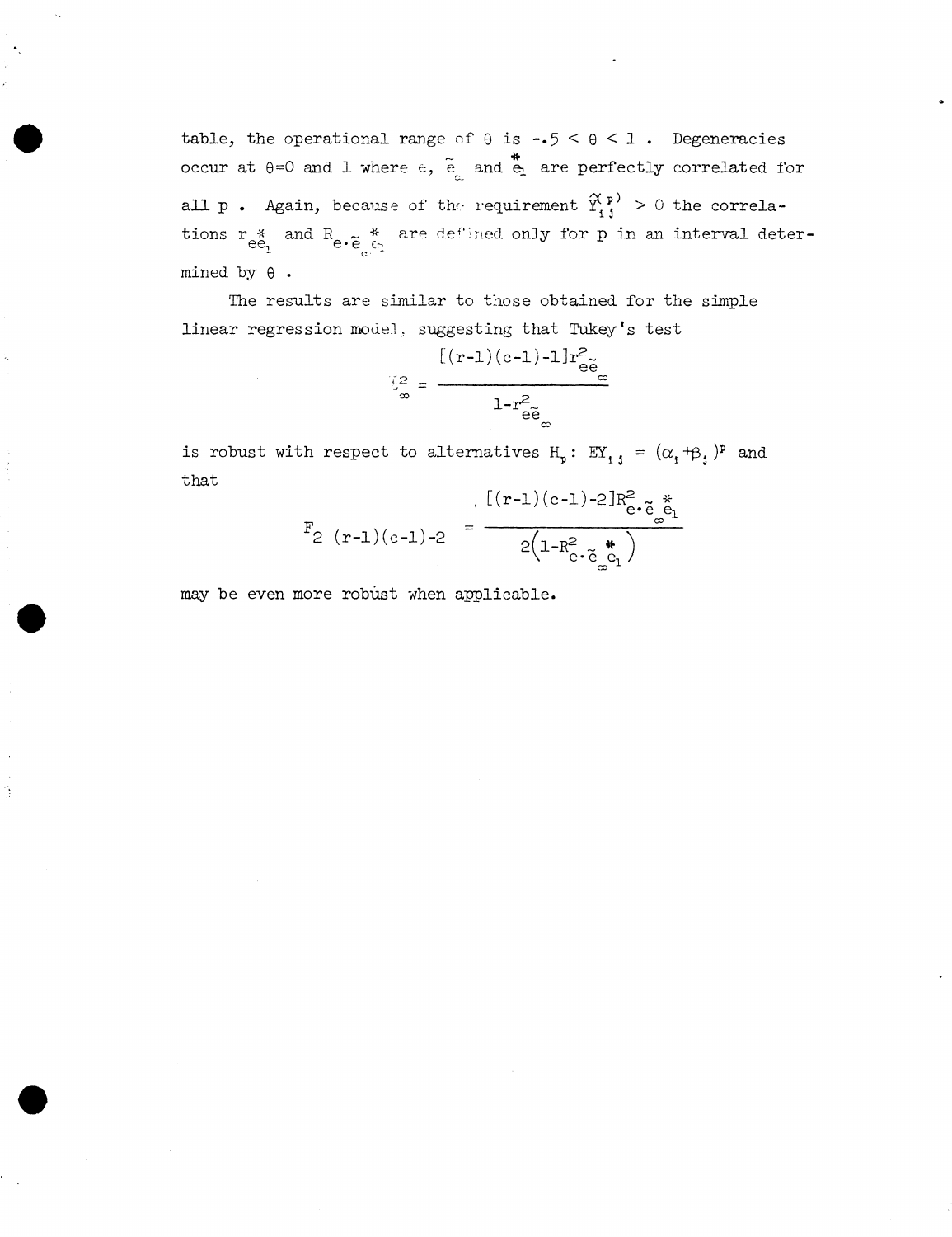

An illustration of the residuals used in calculating  $\mathbf{r}_{\mathbf{e}\mathbf{e}_{_{\infty}}}^{\mathbf{2}_{\sim}}$  ,  $\mathbf{r}_{\mathbf{e}\mathbf{e}_{_{}}^{\mathbf{2}_{\star}}}^{\mathbf{2}_{\star}}$ and  $R^2_{\widetilde{e}\widetilde{e}_{\infty}^{\mathfrak{S}}}$  when  $Y=(\alpha+\beta X)^p$  for  $\alpha=1$ ,  $\beta=-5$  and  $p=2$ .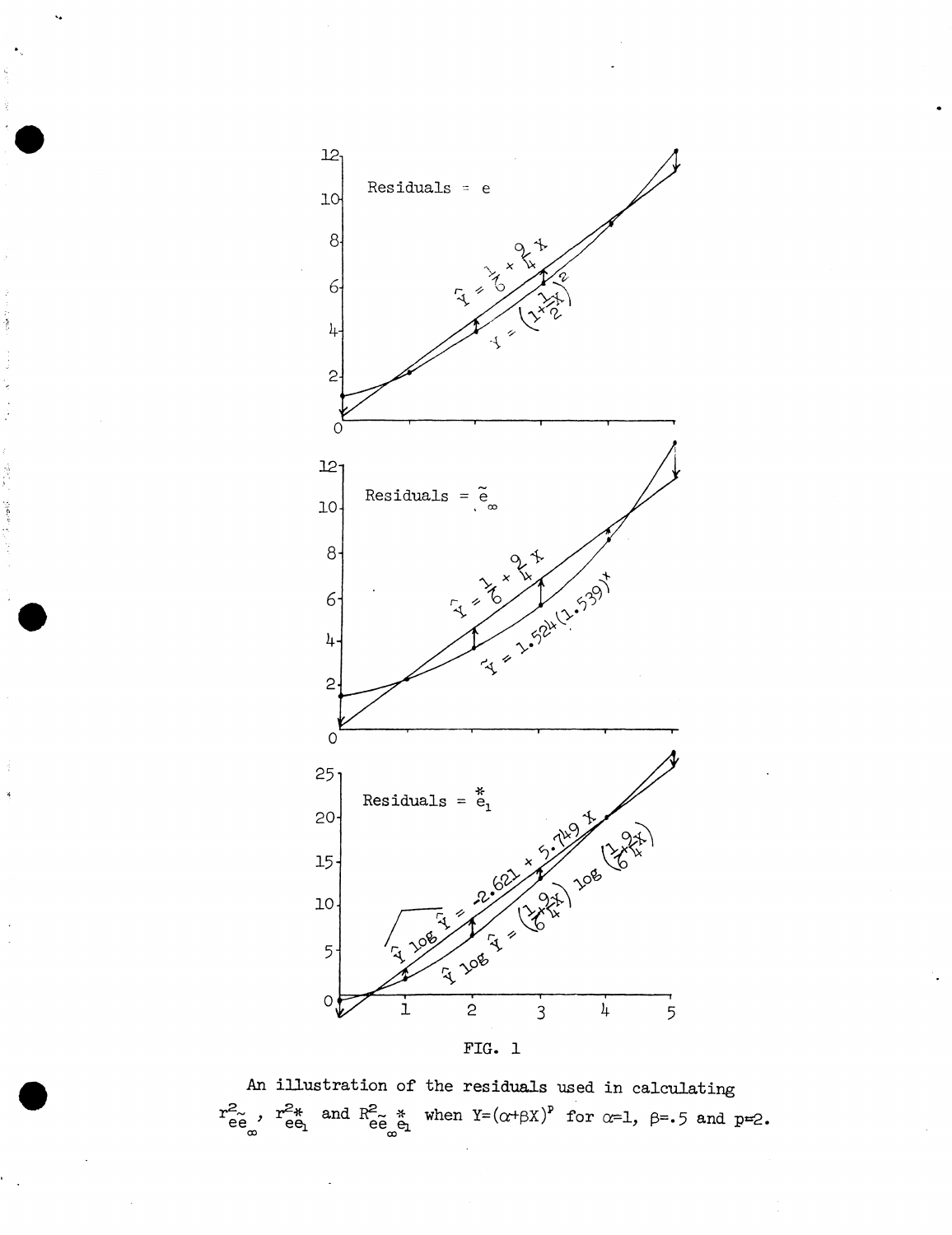

 $-202$  and  $-15$ 



Graphs of  $r_{ee_1}^{2*}$ ,  $r_{\tilde{ee}_\infty}^2$  and  $R_{e \cdot \tilde{e}_1}^{2*}$  as functions of p when  $Y = (1+\beta X)^p$  for  $\beta = .5$  and 1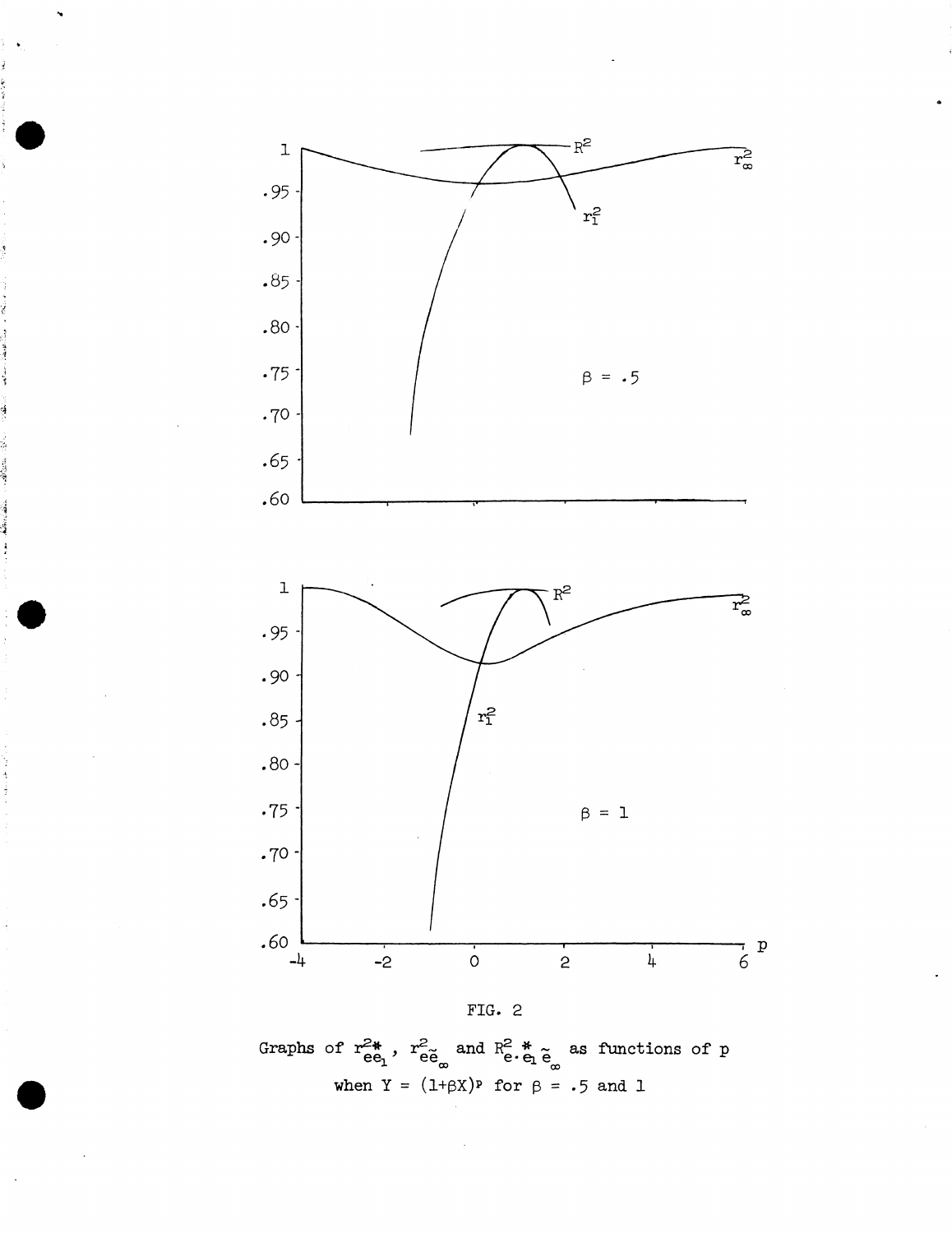

Graphs of  $r_{eq}^{2*}$ ,  $r_{e\tilde{e}_{\infty}}^{2}$  and  $R_{e \cdot e_1 \tilde{e}_{\infty}}^{2*}$  as functions of p when  $Y = (1+\beta X)^p$  for  $\beta = 3$  and 20

 $\frac{1}{2}$ 

 $\frac{1}{2}$